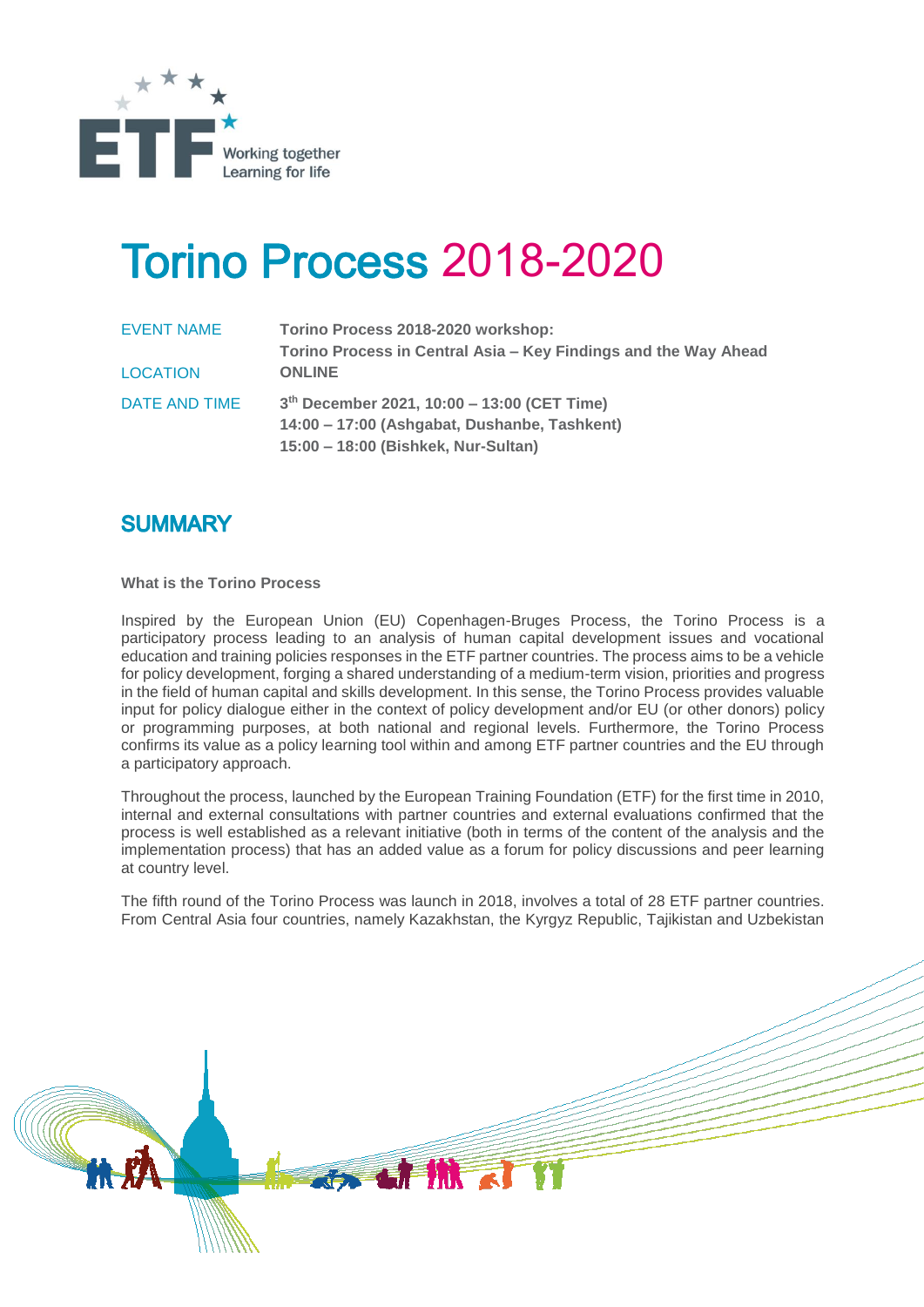have committed to prepare a national reports between 2019 and 2020, using the so-called National Reporting Framework. Turkmenistan has taken part in the launch phase of the process.

#### **From national to regional report:**

The Torino Process foresees not only analysis at national level, but also at regional and cross-country level. These reports identify key regional and trans-national developments in Vocational Education and Training in a lifelong learning perspective. They also explore ways in which emerging challenges could be addressed.

Traditionally national reports have served as key inputs for the preparation of regional reports. In the course of 2020 and 2021, opportunities for on-line communication and engagement have expanded dramatically in all ETF partner countries. The ETF therefore took advantage of these new opportunities, to engage stakeholders in Vocational Education and Training in the two thematic on-line workshops at regional level. These were dedicated to distance and on-line learning (November 2020) and private sector involvement in VET and skills development (April 2021). The outcomes of these workshops fed into the Central Asian regional report, which will be presented to stakeholders at the regional workshop.

#### **OBJECTIVES**

This final regional workshop under the 2018-2020 round will gather the representatives from the Central Asian countries to present and discuss key findings and recommendations from the Regional Torino Process report. The meeting will be also an opportunity to take stock of the process and present ideas for the way ahead and new approaches to monitoring in the region.

The workshop has the following objectives:

- Share and reach a common understanding of key findings and recommendations emerging from the regional analysis of trends and progress in Human Capital Development, skills and VET policies responsiveness.
- Identify, together with participants, regional priorities and possible actions to address the main issues of Human Capital Development taking into account opportunities for exchange and cooperation among Central Asian countries.

#### **METHODS OF WORK**

The workshop will be online and will foster exchange and sharing among participants. To facilitate connectivity, in Kyrgyzstan and Tajikistan participants will have the opportunity to join from a central venue<sup>1</sup> . Background documents will be shared in advance in order to allow participants to make an active contribution during the event.

#### **PARTICIPANTS**

1

The workshop will gather representatives from the five Central Asia republics, including policy makers in the sphere of VET and skills development, VET providers, representatives of the private sector such as chambers, sectoral associations, representatives of international organisations and the European **Commission** 

<sup>1</sup> In the local conference venues the working language will be Russian. The English-Russian interpretation will be provided only to participants joining fully online.